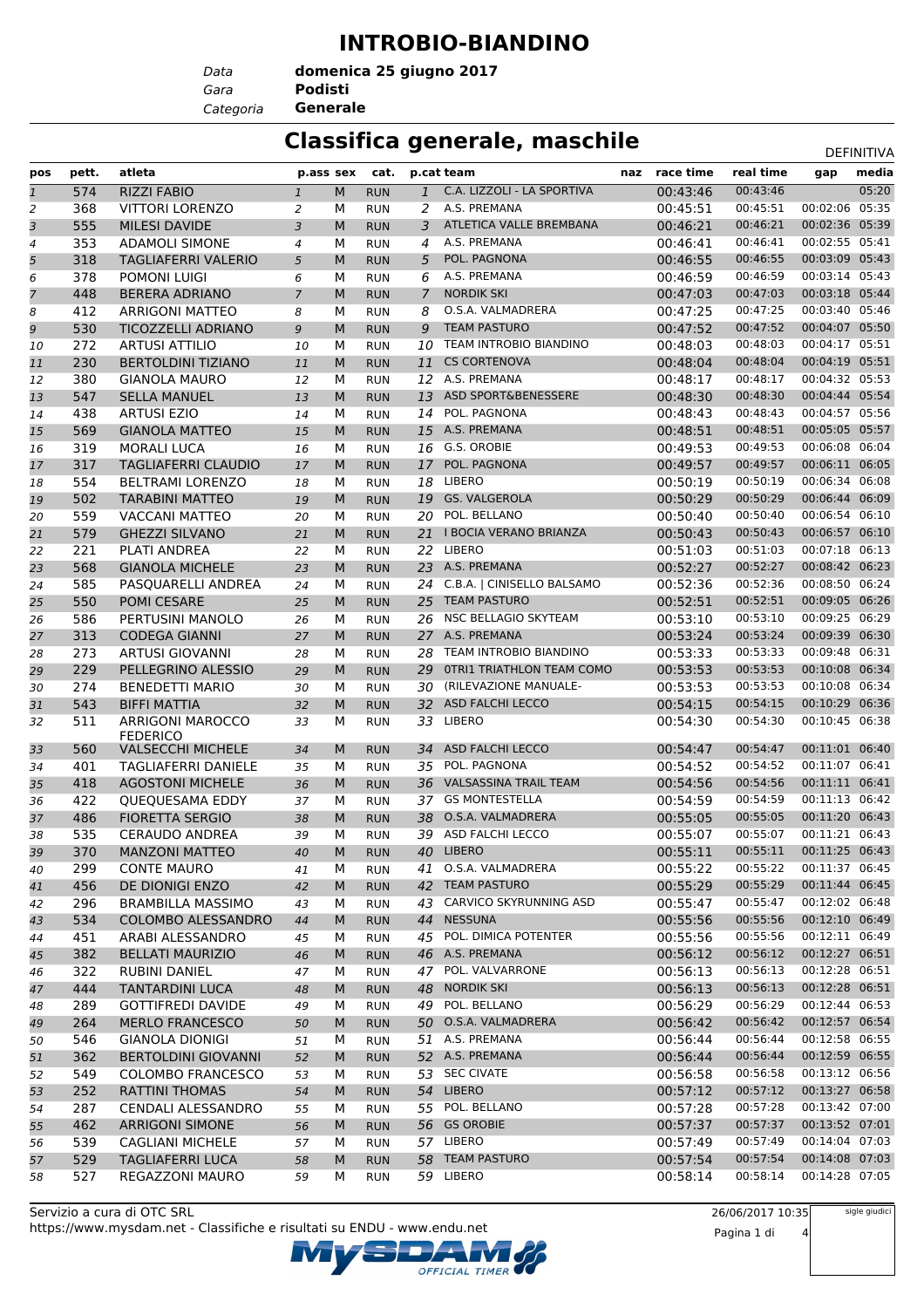# **Classifica generale, maschile** DEFINITIVA

| pos        | pett.      | atleta                                               |            | p.ass sex | cat.                     |    | p.cat team                            | naz | race time            | real time            | gap                              | media |
|------------|------------|------------------------------------------------------|------------|-----------|--------------------------|----|---------------------------------------|-----|----------------------|----------------------|----------------------------------|-------|
| 59         | 536        | <b>CIPELLI MASSIMO</b>                               | 60         | M         | <b>RUN</b>               |    | 60 AMATORI LECCO                      |     | 00:58:20             | 00:58:20             | 00:14:34 07:06                   |       |
| 60         | 366        | PEPE LORENZO                                         | 61         | м         | <b>RUN</b>               |    | 61 CS CORTENOVA                       |     | 00:58:24             | 00:58:24             | 00:14:39 07:07                   |       |
| 61         | 286        | <b>BERNASCONI AMBROGIO</b>                           | 62         | M         | <b>RUN</b>               | 62 | POL. BELLANO                          |     | 00:58:25             | 00:58:25             | 00:14:39 07:07                   |       |
| 62         | 332        | <b>CODEGA GIANNI</b>                                 | 63         | М         | <b>RUN</b>               | 63 | POL. LIZZOLI                          |     | 00:58:27             | 00:58:27             | 00:14:41 07:07                   |       |
| 63         | 582        | <b>ROTTA MASSIMO</b>                                 | 64         | M         | <b>RUN</b>               |    | 64 SEV VALMADRERA                     |     | 00:58:54             | 00:58:54             | 00:15:09 07:10                   |       |
| 64         | 224        | <b>BRUNO SAVERIO</b>                                 | 65         | М         | <b>RUN</b>               |    | 65 GER RANCIO                         |     | 00:58:57             | 00:58:57             | 00:15:12 07:11                   |       |
| 65         | 406        | <b>CONCA PIERGIORGIO</b>                             | 66         | M         | <b>RUN</b>               |    | 66 S.E.V. VALMADRERA                  |     | 00:59:15             | 00:59:15             | 00:15:29 07:13                   |       |
| 66         | 260        | <b>COLOMBO MASSIMO</b>                               | 67         | М         | <b>RUN</b>               |    | 67 S.E.V. VALMADRERA<br>69 LIBERO     |     | 00:59:15             | 00:59:15             | 00:15:30 07:13                   |       |
| 67         | 375<br>304 | <b>CORTI ROBERTO</b><br><b>CASARI ROBERTO</b>        | 69         | M         | <b>RUN</b>               |    | 70 LIBERO                             |     | 00:59:48<br>00:59:51 | 00:59:48<br>00:59:51 | 00:16:02 07:17<br>00:16:05 07:17 |       |
| 68<br>69   | 292        | <b>VERGOTTINI FABIO</b>                              | 70<br>71   | М<br>M    | <b>RUN</b><br><b>RUN</b> | 71 | POL. BELLANO                          |     | 00:59:52             | 00:59:52             | 00:16:07 07:18                   |       |
| 70         | 223        | <b>BRIOSCHI FILIPPO</b>                              | 72         | М         | <b>RUN</b>               |    | 72 VIRTUS SENAGO                      |     | 00:59:58             | 00:59:58             | 00:16:13 07:18                   |       |
| 71         | 542        | <b>VALSECCHI CHRISTIAN</b>                           | 73         | M         | <b>RUN</b>               | 73 | <b>LIBERO</b>                         |     | 00:59:59             | 00:59:59             | 00:16:13 07:18                   |       |
| 72         | 209        | <b>SELVA MICHAEL</b>                                 | 74         | М         | <b>RUN</b>               |    | 74 BMT VALSASSINA                     |     | 01:00:00             | 01:00:00             | 00:16:15 07:19                   |       |
| 73         | 355        | <b>FAZZINI NARCISO</b>                               | 75         | M         | <b>RUN</b>               |    | 75 A.S. PREMANA                       |     | 01:00:09             | 01:00:09             | 00:16:23 07:20                   |       |
| 74         | 468        | <b>MASCHERI GIOVANNI</b>                             | 77         | М         | <b>RUN</b>               | 77 | <b>CS CORTENOVA</b>                   |     | 01:00:23             | 01:00:23             | 00:16:38 07:21                   |       |
| 75         | 242        | POMI GIORDANO                                        | 78         | M         | <b>RUN</b>               | 78 | <b>TEAM PASTURO</b>                   |     | 01:00:30             | 01:00:30             | 00:16:45 07:22                   |       |
| 76         | 276        | <b>BUZZONI WALTER</b>                                | 79         | М         | <b>RUN</b>               | 79 | TEAM INTROBIO BIANDINO                |     | 01:00:39             | 01:00:39             | 00:16:53 07:23                   |       |
| 77         | 561        | <b>GIANOLA CLAUDIO</b>                               | 80         | M         | <b>RUN</b>               | 80 | <b>ASSOCIAZIONE SPORTIVA</b>          |     | 01:00:56             | 01:00:56             | 00:17:11 07:25                   |       |
| 78         | 583        | <b>CASTELLI ALESSIO</b>                              | 81         | М         | <b>RUN</b>               |    | 81 (RILEVAZIONE MANUALE-              |     | 01:00:57             | 01:00:57             | 00:17:12 07:25                   |       |
| 79         | 248        | <b>INNOCENTI ALDO</b>                                | 82         | M         | <b>RUN</b>               |    | 82 GSO VILLA SAN CARLO - AVIS         |     | 01:01:04             | 01:01:04             | 00:17:18 07:26                   |       |
| 80         | 454        | ANDREOTTI DAVIDE                                     | 83         | М         | <b>RUN</b>               |    | 83 A.S.D. FALCHI LECCO                |     | 01:01:08             | 01:01:08             | 00:17:23 07:27                   |       |
| 81         | 259        | <b>ALDE' GIANCARLO</b>                               | 84         | M         | <b>RUN</b>               | 84 | <b>CS CORTENOVA</b>                   |     | 01:01:22             | 01:01:22             | 00:17:36 07:28                   |       |
| 82         | 553        | <b>GHISLANZONI DAVIDE</b>                            | 85         | М         | <b>RUN</b>               |    | 85 ASD FALCHI LECCO                   |     | 01:01:27             | 01:01:27             | 00:17:41 07:29                   |       |
| 83         | 437        | <b>TENDERINI ELVIS</b>                               | 86         | M         | <b>RUN</b>               | 86 | <b>LIBERO</b>                         |     | 01:01:30             | 01:01:30             | 00:17:45 07:29                   |       |
| 84         | 518        | <b>GHISLANZONI RICCARDO</b>                          | 87         | М         | <b>RUN</b>               |    | 87 ASD FALCHI LECCO                   |     | 01:01:32             | 01:01:32             | 00:17:47 07:30                   |       |
| 85         | 482        | DI VATTIMO GIANLUIGI                                 | 88         | M         | <b>RUN</b>               | 88 | ASD ORTICA TEAM                       |     | 01:01:34             | 01:01:34             | 00:17:49 07:30                   |       |
| 86         | 465        | <b>FAZZINI NILO</b>                                  | 90         | М         | <b>RUN</b>               | 90 | POL. PAGNONA                          |     | 01:01:48             | 01:01:48             | 00:18:03 07:32                   |       |
| 87         | 572        | <b>GUALTERONI GIUSEPPE</b>                           | 91         | M         | <b>RUN</b>               | 91 | <b>BAR VITALI</b>                     |     | 01:01:56             | 01:01:56             | 00:18:10 07:33                   |       |
| 88         | 467        | <b>MASCHERI EGIDIO</b>                               | 92         | М         | <b>RUN</b>               |    | 92 CS CORTENOVA                       |     | 01:01:57             | 01:01:57             | 00:18:11 07:33                   |       |
| 89         | 258        | CASTELLUCCI STEFANO                                  | 94         | M         | <b>RUN</b>               | 94 | <b>CS CORTENOVA</b>                   |     | 01:02:00             | 01:02:00             | 00:18:15 07:33                   |       |
| 90         | 376        | <b>MARCHETTI MARIO</b>                               | 95         | М         | <b>RUN</b>               |    | 95 G.S. MONTESTELLA                   |     | 01:02:09             | 01:02:09             | 00:18:24 07:34                   |       |
| 91         | 581        | <b>MESINOVIC HARIS</b>                               | 96         | M         | <b>RUN</b>               |    | 96 LIBERO                             |     | 01:02:15             | 01:02:15             | 00:18:30 07:35                   |       |
| 92         | 365        | <b>FAZZINI LEONARDO</b>                              | 97         | М         | <b>RUN</b>               |    | 97 A.S. PREMANA                       |     | 01:02:18             | 01:02:18             | 00:18:32 07:35                   |       |
| 93         | 303        | <b>SPANO MASSIMILIANO</b>                            | 99         | M         | <b>RUN</b>               |    | 99 CSC CORTENOVA<br><b>100 LIBERO</b> |     | 01:02:22             | 01:02:22<br>01:02:23 | 00:18:36 07:36<br>00:18:38 07:36 |       |
| 94         | 525<br>302 | PIOLINI FLAVIO                                       | 100        | М<br>M    | <b>RUN</b>               |    | 101 LIBERO                            |     | 01:02:23<br>01:02:44 | 01:02:44             | 00:18:58 07:38                   |       |
| 95         | 268        | <b>FANTINI GIULIANO</b><br><b>CRIPPA ANDREA</b>      | 101        | М         | <b>RUN</b><br><b>RUN</b> |    | 102 LIBERO                            |     | 01:02:51             | 01:02:51             | 00:19:06 07:39                   |       |
| 96<br>97   | 369        | <b>BALDASSARRE MARCO</b>                             | 102<br>103 | M         | <b>RUN</b>               |    | 103 RUNCARD                           |     | 01:02:54             | 01:02:54             | 00:19:09 07:40                   |       |
| 98         | 461        | POZZI ROBERTO                                        | 104        | М         | <b>RUN</b>               |    | 104 LIBERO                            |     | 01:03:05             | 01:03:05             | 00:19:19 07:41                   |       |
| 99         | 567        | <b>FAZZINI SIMONE</b>                                | 106        | M         | <b>RUN</b>               |    | 106 A.S. PREMANA                      |     | 01:03:24             | 01:03:24             | 00:19:38 07:43                   |       |
| 100        | 308        | <b>TENDERINI MATTEO</b>                              | 107        | м         | <b>RUN</b>               |    | 107 A.S. PREMANA                      |     | 01:03:27             | 01:03:27             | 00:19:41 07:44                   |       |
| 101        | 487        | <b>FIORINDI FRANCO</b>                               | 108        | M         | <b>RUN</b>               |    | 108 ASD ORTICA TEAM                   |     | 01:03:28             | 01:03:28             | 00:19:43 07:44                   |       |
| 102        | 249        | LECCHI GIORGIO                                       | 109        | м         | <b>RUN</b>               |    | 109 GRUPPO PODISTICO AVISINO          |     | 01:03:33             | 01:03:33             | 00:19:48 07:44                   |       |
| 103        | 445        | <b>TANTARDINI VASCO</b>                              | 110        | M         | <b>RUN</b>               |    | 110 TEAM INTROBIO BIANDINO            |     | 01:03:35             | 01:03:35             | 00:19:50 07:45                   |       |
| 104        | 202        | <b>BUZZONI GIUSEPPE</b>                              | 111        | м         | <b>RUN</b>               |    | 111 TEAM PASTURO                      |     | 01:03:36             | 01:03:36             | 00:19:50 07:45                   |       |
| 105        | 519        | LUVERA' GIUSEPPE                                     | 112        | M         | <b>RUN</b>               |    | 112 AMATORI LECCO                     |     | 01:03:36             | 01:03:36             | 00:19:50 07:45                   |       |
| 106        | 291        | <b>QUINTINI IGOR</b>                                 | 113        | м         | <b>RUN</b>               |    | 113 3 LIFE ASD                        |     | 01:03:40             | 01:03:40             | 00:19:54 07:45                   |       |
| 107        | 295        | <b>BIANCHI SILVIO</b>                                | 114        | M         | <b>RUN</b>               |    | 114 RUNCARD                           |     | 01:03:43             | 01:03:43             | 00:19:58 07:46                   |       |
| 108        | 510        | ARNABOLDI MARCO                                      | 115        | м         | <b>RUN</b>               |    | 115   BOCIA VERANO BRIANZA            |     | 01:03:53             | 01:03:53             | 00:20:08 07:47                   |       |
| 109        | 400        | <b>TAGLIAFERRI MARINO</b>                            | 116        | M         | <b>RUN</b>               |    | 116 POL. PAGNONA                      |     | 01:04:11             | 01:04:11             | 00:20:25 07:49                   |       |
| 110        | 293        | VITALI ALESSANDRO                                    | 117        | М         | <b>RUN</b>               |    | 117 POL. BELLANO                      |     | 01:04:11             | 01:04:11             | 00:20:25 07:49                   |       |
| 111        | 416        | <b>VAGHI MARCO</b>                                   | 118        | M         | <b>RUN</b>               |    | <b>118 LIBERO</b>                     |     | 01:04:32             | 01:04:32             | 00:20:46 07:52                   |       |
| 112        | 381        | <b>TANTARDINI MICHELE</b>                            | 119        | м         | <b>RUN</b>               |    | <b>119 LIBERO</b>                     |     | 01:04:50             | 01:04:50             | 00:21:04 07:54                   |       |
| 113        | 310        | <b>BALLABIO MATTEO</b>                               | 120        | M         | <b>RUN</b>               |    | <b>120 LIBERO</b>                     |     | 01:04:53             | 01:04:53             | 00:21:08 07:54                   |       |
| 114        | 408        | PLUDERI WILLIAM                                      | 121        | М         | <b>RUN</b>               |    | 121 G.S MONTESTELLA                   |     | 01:04:57             | 01:04:57             | 00:21:12 07:55                   |       |
| 115        | 278        | <b>COMBI VALERIO</b>                                 | 122        | M         | <b>RUN</b>               |    | 122 ARRANCABIRRA                      |     | 01:05:06             | 01:05:06             | 00:21:21 07:56                   |       |
| 116        | 367        | <b>CITANTE DAVIDE</b>                                | 124        | М         | <b>RUN</b>               |    | 124 LIBERO                            |     | 01:05:18             | 01:05:18             | 00:21:33 07:57                   |       |
| 117        | 458        | MARINELLO ANDREA                                     | 125        | M         | <b>RUN</b>               |    | 125 GSD LECCO ALTA                    |     | 01:05:23             | 01:05:23             | 00:21:38 07:58<br>00:21:45 07:59 |       |
| 118        | 389<br>235 | <b>FASCENDINI GIUSEPPE</b><br><b>VANNUCCI FELICE</b> | 126        | м<br>M    | <b>RUN</b>               |    | 126 S.E.V. VALMDARERA<br>127 LIBERO   |     | 01:05:31<br>01:05:37 | 01:05:31<br>01:05:37 | 00:21:52 08:00                   |       |
| 119        | 414        | MARGOLFO CARLO                                       | 127        |           | <b>RUN</b>               |    | 128 ATLETICA ALTO LARIO               |     | 01:05:41             | 01:05:41             | 00:21:56 08:00                   |       |
| 120<br>121 | 501        | SOANA NICOLA ROBERTO                                 | 128<br>129 | м<br>M    | <b>RUN</b><br><b>RUN</b> |    | 129 ASD ORTICA TEAM                   |     | 01:06:06             | 01:06:06             | 00:22:21 08:03                   |       |
| 122        | 329        | <b>BUSI PAOLO</b>                                    | 130        | М         | <b>RUN</b>               |    | 130 TEAM MASCHERI                     |     | 01:06:16             | 01:06:16             | 00:22:31 08:04                   |       |
|            |            |                                                      |            |           |                          |    |                                       |     |                      |                      |                                  |       |

Servizio a cura di OTC SRL https://www.mysdam.net - Classifiche e risultati su ENDU - www.endu.net OFFICIAL TIMER 26/06/2017 10:35

Pagina 2 di 4

sigle giudici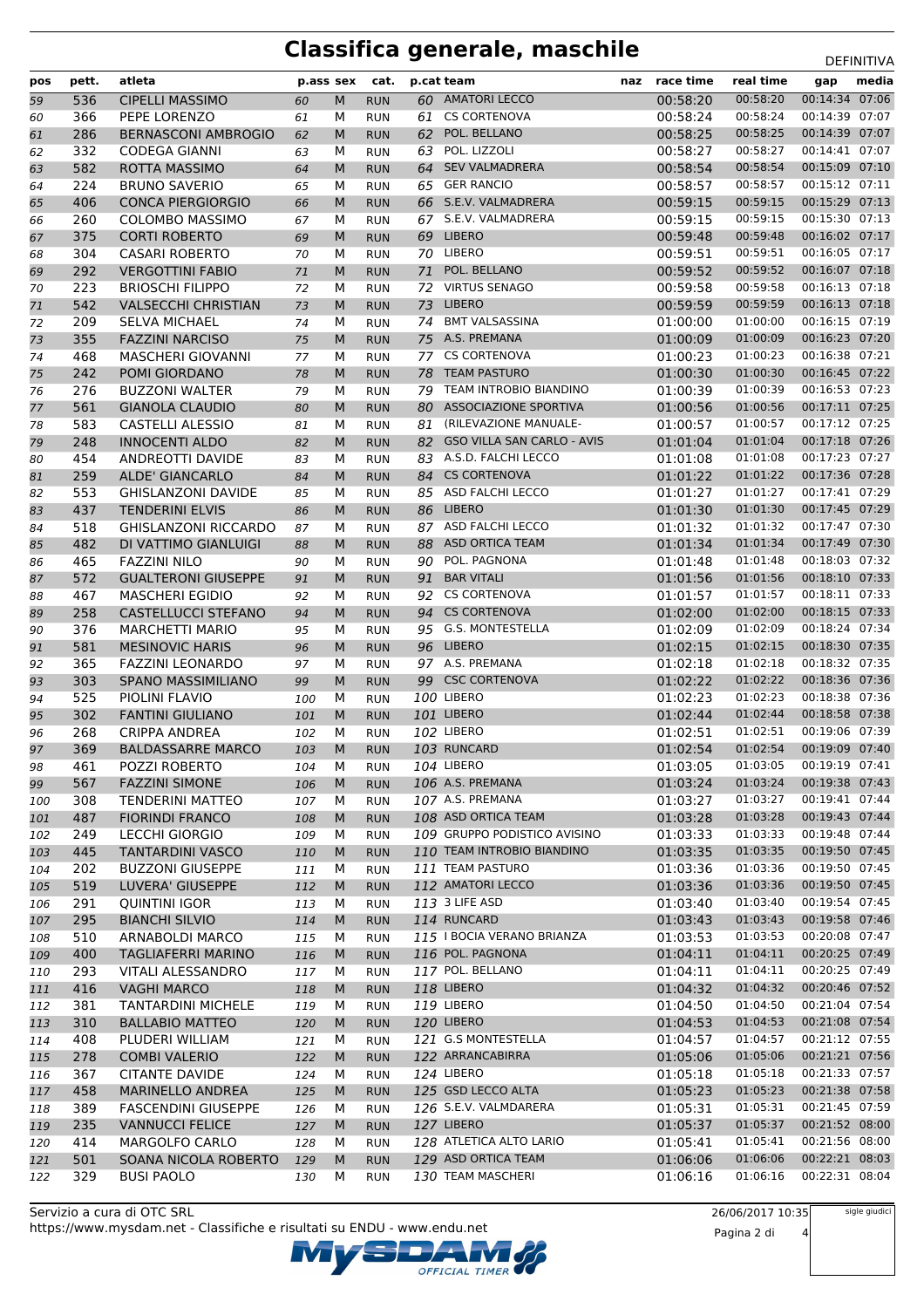# **Classifica generale, maschile** DEFINITIVA

| pos        | pett.      | atleta                                              |            |        | p.ass sex cat.           | p.cat team                        |            | naz race time        | real time            | gap                              | media |
|------------|------------|-----------------------------------------------------|------------|--------|--------------------------|-----------------------------------|------------|----------------------|----------------------|----------------------------------|-------|
| 123        | 464        | <b>D'ALISE GIUSEPPE</b>                             | 131        | M      | <b>RUN</b>               | 131 BAR VITALI                    |            | 01:06:17             | 01:06:17             | 00:22:32 08:04                   |       |
| 124        | 398        | <b>MAFFI SIMONE</b>                                 | 132        | м      | <b>RUN</b>               | 132 SEC CIVATE                    |            | 01:06:18             | 01:06:18             | 00:22:33 08:05                   |       |
| 125        | 298        | <b>VEGRO ANDREA</b>                                 | 133        | M      | <b>RUN</b>               | 133 ASD RUNNING SARONNO           |            | 01:06:21             | 01:06:21             | 00:22:36 08:05                   |       |
| 126        | 225        | <b>INVERNIZZI STEFANO</b>                           | 134        | М      | <b>RUN</b>               | 134 LIBERO                        |            | 01:06:22             | 01:06:22             | 00:22:36 08:05                   |       |
| 127        | 548        | <b>BRE' FRANCESCO</b>                               | 136        | M      | <b>RUN</b>               | <b>136 LIBERO</b>                 |            | 01:06:30             | 01:06:30             | 00:22:45 08:06                   |       |
| 128        | 500        | SABOLLA FEDERICO                                    | 137        | М      | <b>RUN</b>               | 137 ASD ORTICA TEAM               |            | 01:06:37             | 01:06:37             | 00:22:52 08:07                   |       |
| 129        | 557        | <b>CORTI MAURO</b>                                  | 138        | M      | <b>RUN</b>               | <b>138 LIBERO</b>                 |            | 01:06:41             | 01:06:41             | 00:22:55 08:07                   |       |
| 130        | 257        | PANZERI DARIO                                       | 139        | М      | <b>RUN</b>               | 139 AVIS OGGIONO                  |            | 01:06:43             | 01:06:43             | 00:22:58 08:08                   |       |
| 131        | 425        | <b>CASTAGNA GIORGIO</b>                             | 140        | M      | <b>RUN</b>               | <b>140 LIBERO</b>                 |            | 01:07:00             | 01:07:00             | 00:23:14 08:10<br>00:23:25 08:11 |       |
| 132        | 441        | <b>FERRARO ROBERTO</b>                              | 141        | М      | <b>RUN</b>               | 141 G.S. MONTESTELLA              |            | 01:07:11             | 01:07:11             |                                  |       |
| 133        | 571        | <b>BISOGNO CARLO</b>                                | 142        | M      | <b>RUN</b>               | 142 A.S.D. FALCHI LECCO           | <b>ITA</b> | 01:07:13             | 01:07:13             | 00:23:28 08:11<br>00:23:43 08:13 |       |
| 134        | 472        | <b>BENEDETTI MARCO</b>                              | 143        | М      | <b>RUN</b>               | 143 ASD ORTICA TEAM               |            | 01:07:28             | 01:07:28<br>01:07:29 | 00:23:44 08:13                   |       |
| 135        | 532<br>280 | <b>ZUCCHI FRANCESCO</b><br><b>GIUGIA ALESSANDRO</b> | 144        | M<br>M | <b>RUN</b><br><b>RUN</b> | <b>144 LIBERO</b><br>145 OTC COMO |            | 01:07:29<br>01:07:32 | 01:07:32             | 00:23:47 08:14                   |       |
| 136        | 377        |                                                     | 145        | M      |                          | 146 G.S MONTESTELLA MILANO        |            | 01:07:36             | 01:07:36             | 00:23:51 08:14                   |       |
| 137<br>138 | 469        | <b>MILANI GIOVANNI</b><br><b>VALSECCHI LUIGI</b>    | 146<br>148 | М      | <b>RUN</b><br><b>RUN</b> | <b>148 LIBERO</b>                 |            | 01:07:54             | 01:07:54             | 00:24:09 08:16                   |       |
| 139        | 426        | <b>LAI UMBERTO</b>                                  | 149        | M      | <b>RUN</b>               | 149 CSC CORTENOVA                 |            | 01:07:56             | 01:07:56             | 00:24:11 08:17                   |       |
| 140        | 526        | POLITI DOMENICO                                     | 150        | М      | <b>RUN</b>               | 150 A.S.D. 2SLOW                  |            | 01:08:03             | 01:08:03             | 00:24:18 08:17                   |       |
| 141        | 455        | <b>BONFANTI ANTONIO</b>                             | 151        | M      | <b>RUN</b>               | 151 SEC CIVATE                    |            | 01:08:35             | 01:08:35             | 00:24:50 08:21                   |       |
| 142        | 231        | <b>BIANCHI MASSIMILIANO</b>                         | 152        | М      | <b>RUN</b>               | 152 G.S. CARABINIERI              |            | 01:08:39             | 01:08:39             | 00:24:53 08:22                   |       |
| 143        | 374        | <b>BARONE GIANCARLO</b>                             | 153        | M      | <b>RUN</b>               | 153 RUNCARD                       |            | 01:09:00             | 01:09:00             | 00:25:15 08:24                   |       |
| 144        | 383        | <b>BRAMBILLA GIACOMO</b>                            | 154        | М      | <b>RUN</b>               | 154 CS CORTENOVA                  |            | 01:09:21             | 01:09:21             | 00:25:36 08:27                   |       |
| 145        | 253        | <b>INVERNIZZI ROBERTO</b>                           | 155        | M      | <b>RUN</b>               | 155 LIBERO                        |            | 01:09:24             | 01:09:24             | 00:25:38 08:27                   |       |
| 146        | 321        | <b>MILESI EMANUELE</b>                              | 156        | М      | <b>RUN</b>               | <b>156 LIBERO</b>                 |            | 01:09:51             | 01:09:51             | 00:26:06 08:31                   |       |
| 147        | 241        | PEREGO GIOVANNI                                     | 157        | M      | <b>RUN</b>               | 157 POL. DI.PO                    |            | 01:09:57             | 01:09:57             | 00:26:12 08:31                   |       |
| 148        | 284        | ALDÈ OSCAR                                          | 158        | М      | <b>RUN</b>               | 158 POL. BELLANO                  |            | 01:10:00             | 01:10:00             | 00:26:14 08:32                   |       |
| 149        | 423        | <b>BARUFFALDI FABIO</b>                             | 159        | M      | <b>RUN</b>               | 159 CSC CORTENOVA                 |            | 01:10:00             | 01:10:00             | 00:26:15 08:32                   |       |
| 150        | 584        | PALAZZOLO ROSARIO                                   | 160        | М      | <b>RUN</b>               | 160 CBA CINISELLO                 |            | 01:10:01             | 01:10:01             | 00:26:16 08:32                   |       |
| 151        | 371        | <b>POMONI RAFFAELE</b>                              | 161        | M      | <b>RUN</b>               | 161 A.S. PREMANA                  |            | 01:10:18             | 01:10:18             | 00:26:33 08:34                   |       |
| 152        | 563        | CALDARELLI FRANCESCO                                | 163        | М      | <b>RUN</b>               | <b>163 LIBERO</b>                 |            | 01:10:36             | 01:10:36             | 00:26:50 08:36                   |       |
| 153        | 399        | RIVA DAVIDE CARLO                                   | 164        | M      | <b>RUN</b>               | 164 S.E.V. VALMADRERA             |            | 01:10:40             | 01:10:40             | 00:26:55 08:37                   |       |
| 154        | 387        | <b>CONFALONIERI MARIO</b>                           | 166        | М      | <b>RUN</b>               | 166 FREE RUNNERS                  |            | 01:10:51             | 01:10:51             | 00:27:05 08:38                   |       |
| 155        | 208        | <b>MARIANI VITTORIO</b>                             | 167        | M      | <b>RUN</b>               | 167 LIBERO                        |            | 01:10:56             | 01:10:56             | 00:27:11 08:38                   |       |
| 156        | 434        | ROTTA CESARE                                        | 168        | М      | <b>RUN</b>               | 168 ASO CERNUSCO SUL NAVIGLIO     |            | 01:10:59             | 01:10:59             | 00:27:14 08:39                   |       |
| 157        | 357        | <b>CASARI EMILIO</b>                                | 170        | M      | <b>RUN</b>               | 170 LIBERO                        |            | 01:11:18             | 01:11:18             | 00:27:32 08:41                   |       |
| 158        | 405        | CASIRAGHI ANDREA                                    | 172        | м      | <b>RUN</b>               | 172 G.S.MONTESTELLA               |            | 01:11:21             | 01:11:21             | 00:27:36 08:42                   |       |
| 159        | 254        | <b>INVERNIZZI TOMASO</b>                            | 173        | M      | <b>RUN</b>               | 173 SCI CLUB INTROBIO             |            | 01:11:22             | 01:11:22             | 00:27:36 08:42                   |       |
| 160        | 232        | <b>CEDRO CRISTIAN</b>                               | 174        | м      | <b>RUN</b>               | 174 LIBERO                        |            | 01:11:32             | 01:11:32             | 00:27:46 08:43                   |       |
| 161        | 395        | <b>INVERNIZZI MAURIZIO</b>                          | 175        | M      | <b>RUN</b>               | 175 S.E.V. VALMADRERA             |            | 01:11:47             | 01:11:47             | 00:28:02 08:45                   |       |
| 162        | 228        | SERPENTINO GABRIELE                                 | 176        | М      | <b>RUN</b>               | 176 NESSUNA                       |            | 01:12:05             | 01:12:05             | 00:28:19 08:47                   |       |
| 163        | 589        | <b>INVERNIZZI CLAUDIO</b>                           | 177        | M      | <b>RUN</b>               | 177 LIBERO                        |            | 01:12:18             | 01:12:18             | 00:28:33 08:48                   |       |
| 164        | 316        | GALLARATI LUCA                                      | 179        | М      | <b>RUN</b>               | 179 (RILEVAZIONE MANUALE-         |            | 01:12:29             | 01:12:29             | 00:28:44 08:50                   |       |
| 165        | 524        | PERSICO MOLLICA LUIGI                               | 180        | M      | <b>RUN</b>               | 180 NESSUNA                       |            | 01:12:33             | 01:12:33             | 00:28:47 08:50                   |       |
| 166        | 411        | SANGIORGIO MARCO                                    | 181        | м      | <b>RUN</b>               | <b>181 LIBERO</b>                 |            | 01:12:38             | 01:12:38             | 00:28:52 08:51                   |       |
| 167        | 391        | <b>FUOCO VINCENZO</b>                               | 182        | M      | <b>RUN</b>               | 182 S.E.V. VALMADRERA             |            | 01:12:41             | 01:12:41             | 00:28:56 08:51                   |       |
| 168        | 207        | <b>GIANOLA DIONIGI</b>                              | 183        | м      | <b>RUN</b>               | 183 A.S. PREMANA                  |            | 01:12:56             | 01:12:56             | 00:29:11 08:53                   |       |
| 169        | 354        | <b>GIUSSANI MASSIMILIANO</b>                        | 184        | M      | <b>RUN</b>               | 184 G.S. MONTESTELLA              |            | 01:13:02             | 01:13:02             | 00:29:17 08:54                   |       |
| 170        | 478        | <b>BUTTINI DANIELE</b>                              | 187        | м      | <b>RUN</b>               | 187 ASD ORTICA TEAM               |            | 01:13:14             | 01:13:14             | 00:29:29 08:55                   |       |
| 171        | 201        | <b>BONACCINA MATTEO</b>                             | 188        | M      | <b>RUN</b>               | 188 LIBERO                        |            | 01:13:15             | 01:13:15             | 00:29:29 08:55                   |       |
| 172        | 269        | DECATALDO CORRADO                                   | 191        | м      | <b>RUN</b>               | 191 I SEMPRE IN GIRO              |            | 01:13:39             | 01:13:39             | 00:29:53 08:58                   |       |
| 173        | 266        | <b>CASTELLI PIETRO</b>                              | 195        | M      | <b>RUN</b>               | 195 ARRANCABIRRA                  |            | 01:14:23             | 01:14:23             | 00:30:38 09:04                   |       |
| 174        | 590        | LAMANNA ANGELO                                      | 196        | м      | <b>RUN</b>               | 196 LIBERO                        |            | 01:14:48             | 01:14:48             | 00:31:03 09:07                   |       |
| 175        | 481        | DE GROSSI FABIANO                                   | 197        | M      | <b>RUN</b>               | 197 ASD ORTICA TEAM               |            | 01:14:51             | 01:14:51             | 00:31:05 09:07                   |       |
| 176        | 393        | <b>GENNARO SALVATORE</b>                            | 198        | м      | <b>RUN</b>               | 198 GRUPPO PODISTICO AVISINO      |            | 01:15:21             | 01:15:21             | 00:31:36 09:11                   |       |
| 177        | 517        | <b>GALLI ROBERTO</b>                                | 199        | M      | <b>RUN</b>               | 199 A.L.S CREMELLA                |            | 01:15:42             | 01:15:42             | 00:31:56 09:13                   |       |
| 178        | 545        | <b>GEROSA BENIAMINO</b>                             | 200        | м      | <b>RUN</b>               | 200 AMICI SPORT BRIOSCO           |            | 01:15:47             | 01:15:47             | 00:32:01 09:14                   |       |
| 179        | 359        | PIAZZA ALBERTO                                      | 201        | M      | <b>RUN</b>               | 201 BAR VITALI                    |            | 01:15:48             | 01:15:48             | 00:32:03 09:14                   |       |
| 180        | 358        | <b>MARCHETTI WALTER</b>                             | 202        | м      | <b>RUN</b>               | 202 RUNCARD                       |            | 01:15:54             | 01:15:54             | 00:32:09 09:15                   |       |
| 181        | 413        | <b>FASOLATO FELICE</b>                              | 203        | M      | <b>RUN</b>               | 203 GS MONTESTELLA                |            | 01:16:00             | 01:16:00             | 00:32:15 09:16                   |       |
| 182        | 436        | SPINONI PIERANGELO                                  | 204        | м      | <b>RUN</b>               | 204 LA TIGRE                      |            | 01:16:04             | 01:16:04             | 00:32:19 09:16                   |       |
| 183        | 541        | POMONI GIOVANNI                                     | 205        | M      | <b>RUN</b>               | 205 A.S. PREMANA                  |            | 01:16:20             | 01:16:20             | 00:32:34 09:18                   |       |
| 184        | 494        | <b>MAROSAN IOSIF</b>                                | 206        | м      | <b>RUN</b>               | 206 ASD ORTICA TEAM               |            | 01:16:20             | 01:16:20             | 00:32:35 09:18                   |       |
| 185        | 427        | POMONI NICOLA                                       | 207        | M      | <b>RUN</b>               | 207 A.S. PREMANA                  |            | 01:16:22             | 01:16:22             | 00:32:37 09:18                   |       |
| 186        | 212        | <b>BUZZONI EMANUELE</b>                             | 209        | М      | <b>RUN</b>               | 209 LIBERO                        |            | 01:16:25             | 01:16:25             | 00:32:39 09:19                   |       |



Pagina 3 di 4